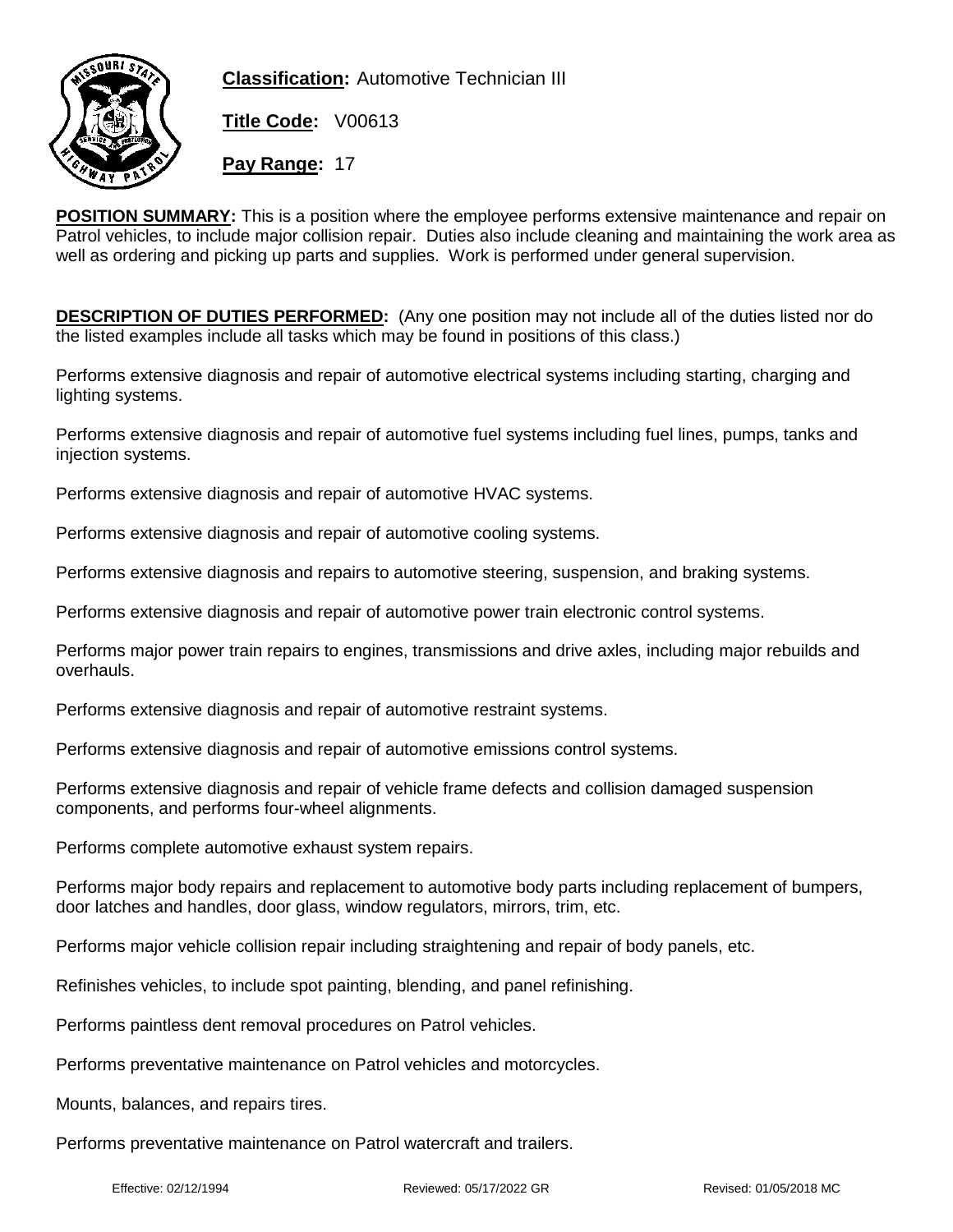## **Classification:** Automotive Technician III **Classification:** Page 2

Performs Missouri Motor Vehicle Inspections.

Maintains and installs emergency lighting and sirens.

Performs extensive fabrication for needed repair on equipping of Patrol vehicles, watercraft, or equipment.

Cleans and details Patrol vehicels, watercraft, and equipment.

Transports Patrol vehicles to and from dealerships; drives serviced vehicles to ensure they are operating properly.

Picks up, delivers and unloads parts or supplies.

Prepares appropriate paperwork documenting any maintenance or repairs.

Performs other related work as assigned.

**REQUIRED KNOWLEDGE, SKILLS, AND ABILITIES:** Extensive knowledge of the standard practices, methods, tools and equipment of the automotive mechanic trade.

Extensive knowledge of automotive systems including but not limited to steering, suspension, brakes, engines, transmissions, drive axles, fuel, cooling, electrical, and engine and body control systems.

Extensive knowledge of the occupational hazards and standard safety precautions of the automotive technician trade.

Extensive knowledge of watercraft repair procedures.

Extensive knowledge of automotive collision repair procedures.

Extensive knowledge of automotive refinish products.

Extensive knowledge of proper and safe application technique of automotive refinish products.

Skill in automotive collision repair.

Skill in the use of tools and in operating equipment, including computer diagnostic equipment, utilized in the automotive technician trade.

Skill in the diagnosis and repair of minor defects in motor equipment.

Skill in performing minor welding tasks using oxyacetylene and electric arc welding equipment.

Ability to document repairs to and parts used on Patrol vehicles and watercraft.

Ability to work under varying climatic conditions.

Ability to work independently with general supervision.

Ability to lift at least 50 pounds to move parts, tools, and supplies associated with a garage facility.

Ability to operate a rollback car carrier to transport disabled vehicles.